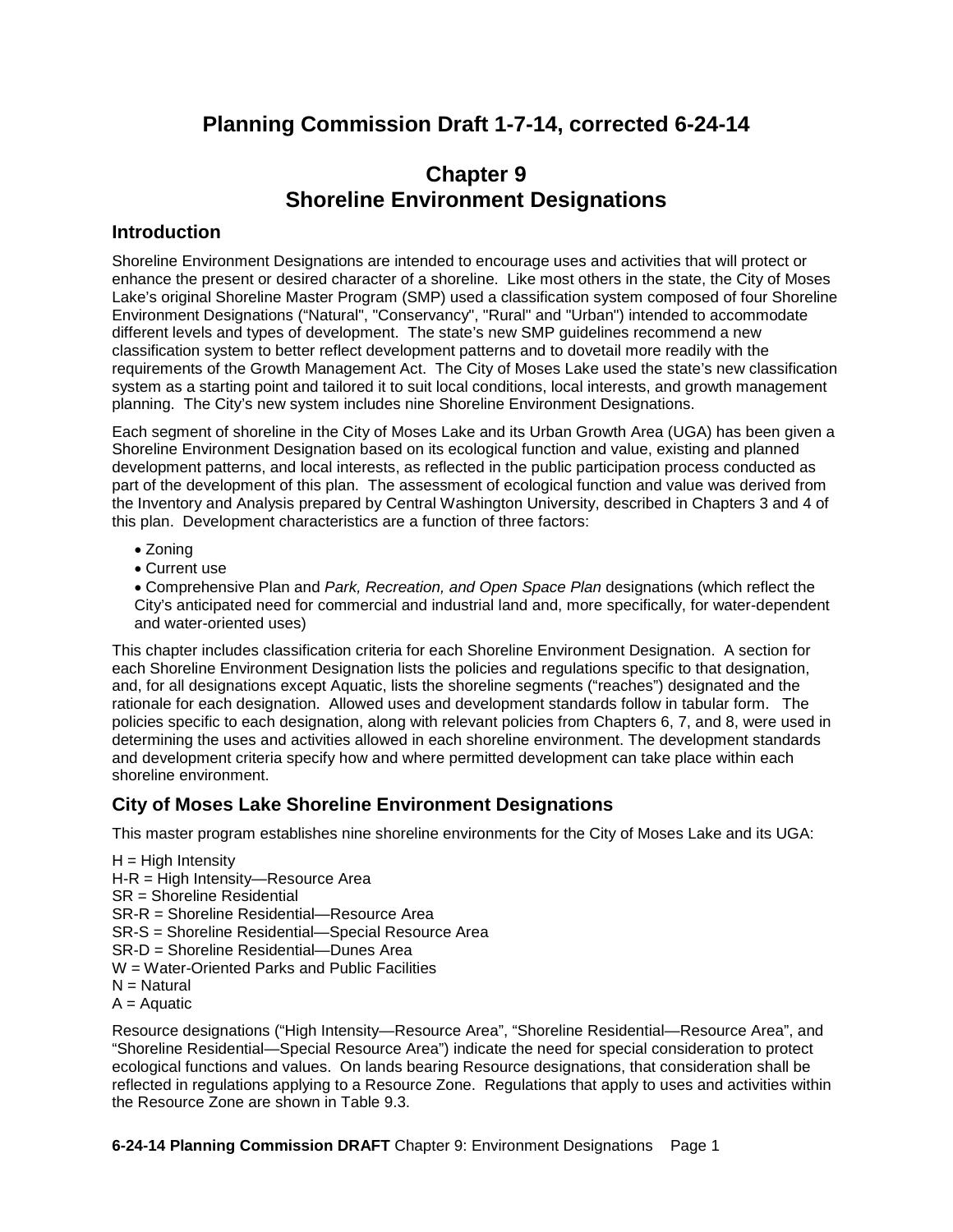The table below describes the designation criteria for each of the nine shoreline environments. Policies for each shoreline environment follow.

| <b>Environment</b><br>designation | <b>Classification criteria</b>                                                                                                                                                                                                                                                                                                                                                                                                                                           | <b>Comments</b>                                                                                                                                                                                               |
|-----------------------------------|--------------------------------------------------------------------------------------------------------------------------------------------------------------------------------------------------------------------------------------------------------------------------------------------------------------------------------------------------------------------------------------------------------------------------------------------------------------------------|---------------------------------------------------------------------------------------------------------------------------------------------------------------------------------------------------------------|
|                                   |                                                                                                                                                                                                                                                                                                                                                                                                                                                                          |                                                                                                                                                                                                               |
| High-Intensity                    | Ecological functions on lands to be designated<br>"High Intensity" are impaired to a degree that<br>renders them suitable for water-oriented uses; they<br>currently support or are planned for high-intensity<br>uses.                                                                                                                                                                                                                                                  | Although they are among the<br>most heavily impaired shoreline<br>lands in Moses Lake, High<br>Intensity lands retain resource<br>value and present opportunities<br>for protection and restoration           |
| High-Intensity-<br>Resource       | Lands to be designated "High Intensity -Resource"<br>demonstrate impairments to ecological function.<br>They retain important ecological functions and have<br>the potential for development that is compatible<br>with ecological protection and restoration. They<br>currently support or are planned for high-intensity<br>uses.                                                                                                                                      |                                                                                                                                                                                                               |
| Shoreline<br>Residential          | Ecological functions on lands to be designated<br>"Shoreline Residential" are impaired to a degree<br>that renders them suitable for water-oriented uses;<br>they currently support or are planned for shoreline<br>residential uses. These areas have more than half<br>of the shoreline previously hardened with<br>bulkheads, have many existing docks, have few<br>undeveloped parcels, do not have wetlands, and<br>have little to no existing emergent vegetation. | Although they are among the<br>most heavily impaired shoreline<br>lands in Moses Lake, Shoreline<br>Residential lands retain<br>resource value and present<br>opportunities for protection and<br>restoration |
| Shoreline                         | Lands to be designated "Shoreline Residential-                                                                                                                                                                                                                                                                                                                                                                                                                           |                                                                                                                                                                                                               |
| Residential-                      | Resource" demonstrate impairments to ecological                                                                                                                                                                                                                                                                                                                                                                                                                          |                                                                                                                                                                                                               |
| Resource                          | function. They retain important ecological functions<br>and have the potential for development that is<br>compatible with ecological protection and<br>restoration. They currently support or are planned<br>for shoreline residential uses.                                                                                                                                                                                                                             |                                                                                                                                                                                                               |
| Shoreline                         | Lands to be designated "Shoreline Residential-                                                                                                                                                                                                                                                                                                                                                                                                                           |                                                                                                                                                                                                               |
| Residential-                      | Special Resource" demonstrate impairments to                                                                                                                                                                                                                                                                                                                                                                                                                             |                                                                                                                                                                                                               |
| Special                           | ecological function; they also retain important                                                                                                                                                                                                                                                                                                                                                                                                                          |                                                                                                                                                                                                               |
| Resource                          | ecological functions and have high potential for                                                                                                                                                                                                                                                                                                                                                                                                                         |                                                                                                                                                                                                               |
|                                   | ecological protection and restoration because they                                                                                                                                                                                                                                                                                                                                                                                                                       |                                                                                                                                                                                                               |
|                                   | include relatively large tracts that have not been                                                                                                                                                                                                                                                                                                                                                                                                                       |                                                                                                                                                                                                               |
|                                   | subdivided or include large wetland areas. They                                                                                                                                                                                                                                                                                                                                                                                                                          |                                                                                                                                                                                                               |
|                                   | currently support or are planned for shoreline                                                                                                                                                                                                                                                                                                                                                                                                                           |                                                                                                                                                                                                               |
|                                   | residential uses and are either relatively intact or, if                                                                                                                                                                                                                                                                                                                                                                                                                 |                                                                                                                                                                                                               |
|                                   | impaired, have not been subdivided and retain                                                                                                                                                                                                                                                                                                                                                                                                                            |                                                                                                                                                                                                               |
|                                   | extensive natural vegetation.                                                                                                                                                                                                                                                                                                                                                                                                                                            |                                                                                                                                                                                                               |

# **TABLE 9.1 SHORELINE ENVIRONMENT CLASSIFICATION CRITERIA**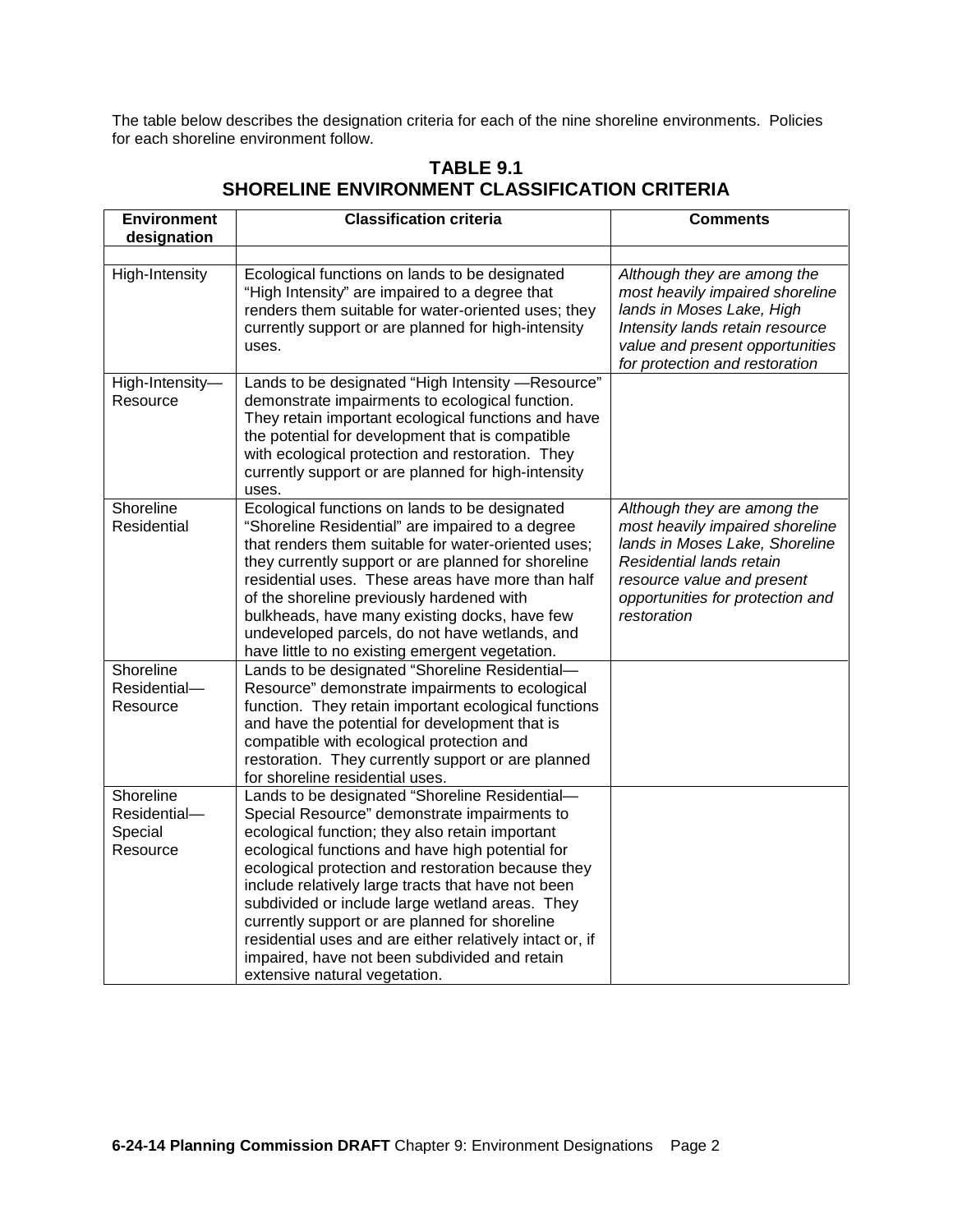| <b>Environment</b> | <b>Classification criteria</b>                                              | <b>Comments</b> |
|--------------------|-----------------------------------------------------------------------------|-----------------|
| designation        |                                                                             |                 |
|                    |                                                                             |                 |
| Shoreline          | The area to be designated "Shoreline Residential—Dunes" has been            |                 |
| Residential-       | found to be relatively intact as regards ecological function. It is part of |                 |
| Dunes              | a dunes ecosystem that performs important ecological functions. It is       |                 |
|                    | also planned for shoreline residential use. The area has high potential     |                 |
|                    | for planned development that combines limited residential use with          |                 |
|                    | ecological protection and restoration.                                      |                 |
| Water-Oriented     | Lands to be designated "Water-Oriented Parks & Public Facilities"           |                 |
| Parks & Public     | demonstrate impairments to ecological function. They retain important       |                 |
| <b>Facilities</b>  | ecological functions and have the potential for development that is         |                 |
|                    | compatible with ecological protection and restoration. Because many         |                 |
|                    | of the sites are owned and managed by the City, the potential for           |                 |
|                    | combining restoration with water-oriented uses is high.                     |                 |
| Natural            | Lands to be designated "Natural" have been found to be relatively           |                 |
|                    | intact as regards ecological function. They perform important,              |                 |
|                    | irreplaceable functions that would be damaged by human activity and         |                 |
|                    | could not support new development or uses without significant adverse       |                 |
|                    | impacts to ecological functions. All islands are to be designated           |                 |
|                    | "Natural".                                                                  |                 |
| Aquatic            | Lands designated "Aquatic" are those waterward of the OHWM,                 |                 |
|                    | including lakebed aquifer recharge areas.                                   |                 |

All areas within shoreline jurisdiction that are not mapped and/or designated are automatically assigned a "Shoreline Residential—Special Resource" designation until the shoreline can be redesignated through a master program amendment.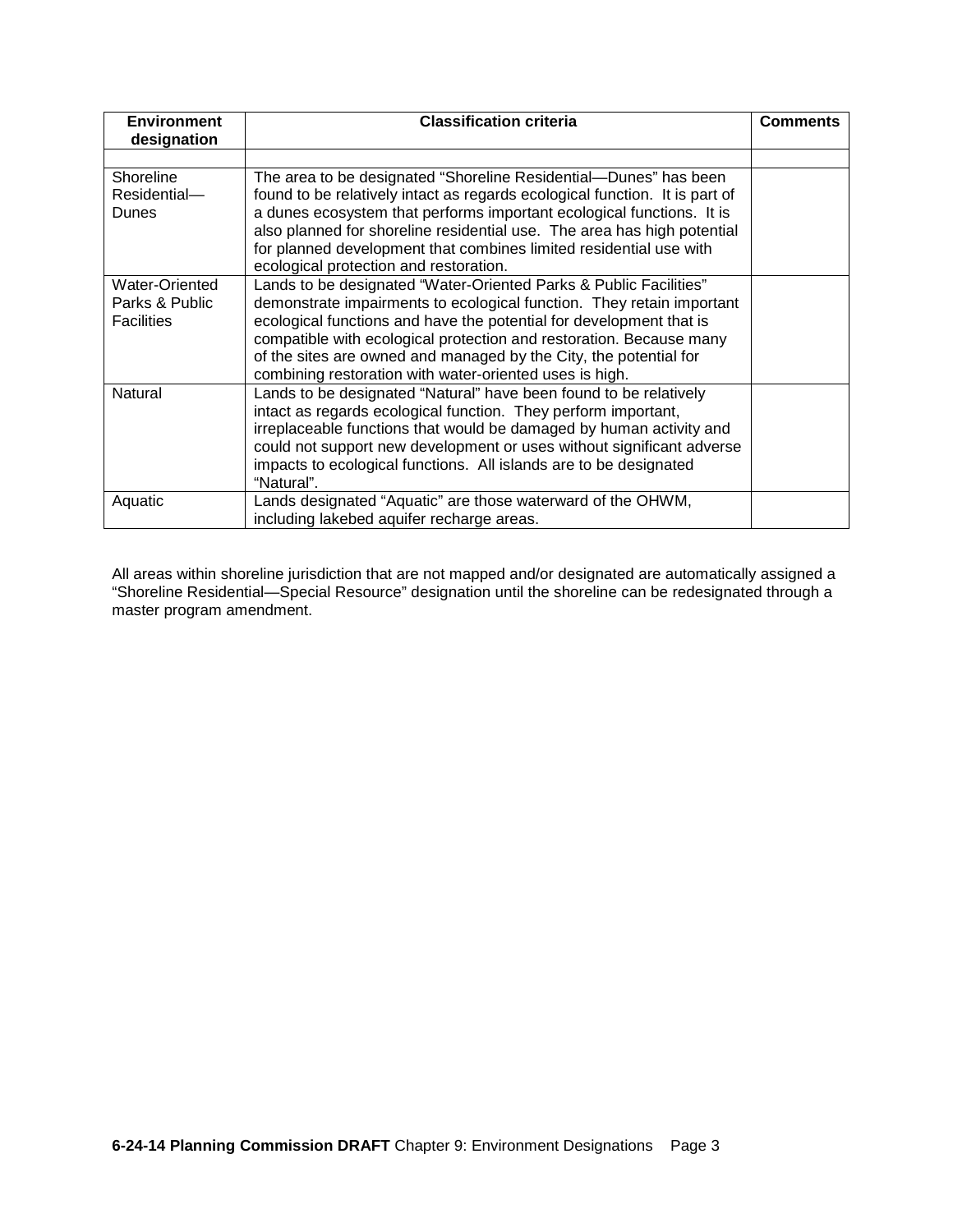## **High Intensity (H) Environment**

#### **Policies**

- 1. Because shorelines are a finite resource and because high-intensity uses tend to preclude other shoreline uses, emphasis should be given to directing new development into areas that are already developed and are consistent with this master program and the City's Comprehensive Plan, and to uses requiring a shoreline location. Full utilization of existing high-intensity areas should be encouraged before further expansion is allowed. Redevelopment of under-used areas should be encouraged.
- 2. Priority should be given to water-dependent, water-related, and water-enjoyment uses over other uses. Uses that derive no benefit from a water location should be discouraged.
- 3. Visual and physical public access should be encouraged without violating private property rights.
- 4. Planning for the acquisition of land for permanent public access to the water in the High Intensity Environment should be encouraged and implemented.
- 5. In order to make maximum use of the available shoreline resources and to accommodate future water-oriented uses, the redevelopment and renewal of substandard, degraded, or obsolete urban shoreline areas should be encouraged.

#### **Reaches Designated "H"**

Most of the reaches designated "H" either support high-intensity uses (in the case of reach 1B) or are planned for such uses. They are zoned Light Industrial (LI), General Commercial & Business (C-2), and Central Business District (C-1); and bear *Comprehensive Plan* designations of Central Business District (CBD) or General Commercial (GC). The remaining reaches are highway segments, streets, or railroad right-of-way, and are not designated in the *Comprehensive Plan*.

| Reach | <b>Rationale</b>                     | Zoning       | <b>Comp Plan Designation</b> |
|-------|--------------------------------------|--------------|------------------------------|
|       |                                      |              |                              |
| 1B    | Gravel mining                        | UR-2, UPF    | LDR.                         |
| 9A    | Highway                              | unzoned      | Undesignated                 |
| 9C    | Railroad                             | unzoned      | Undesignated                 |
| 9D    | Highway                              | unzoned      | Undesignated                 |
| 12A   | Highway                              | unzoned      | Undesignated                 |
| 12B   | Railroad                             | unzoned      | Undesignated                 |
| 12D   | Street/bridge                        | unzoned      | Undesignated                 |
| 13B   | Developed downtown commercial use    | C-1, C-2, LI | CBD, GC                      |
| 15B   | Developed commercial use             | $C-2$        | GC                           |
| 16A   | Highway and commercial use (lodging) | $C-2$        | GC                           |
| 18B   | Highway                              | unzoned      | Undesignated                 |
| 20A   | Railroad                             | unzoned      | Undesignated                 |
| 22B   | Railroad                             | unzoned      | Undesignated                 |
| 22G   | Highway                              | unzoned      | Undesignated                 |
| 26C   | Highway                              | unzoned      | Undesignated                 |

## **High Intensity—Resource Area (H-R) Environment**

#### **Policies**

- 1. All of the policies listed above for High Intensity shoreline environments also apply in High Intensity—Resource environments.
- 2. As noted in the general regulations in Chapter 6, enhancement of ecological functions should be required for uses and activities in the High Intensity—Resource environment.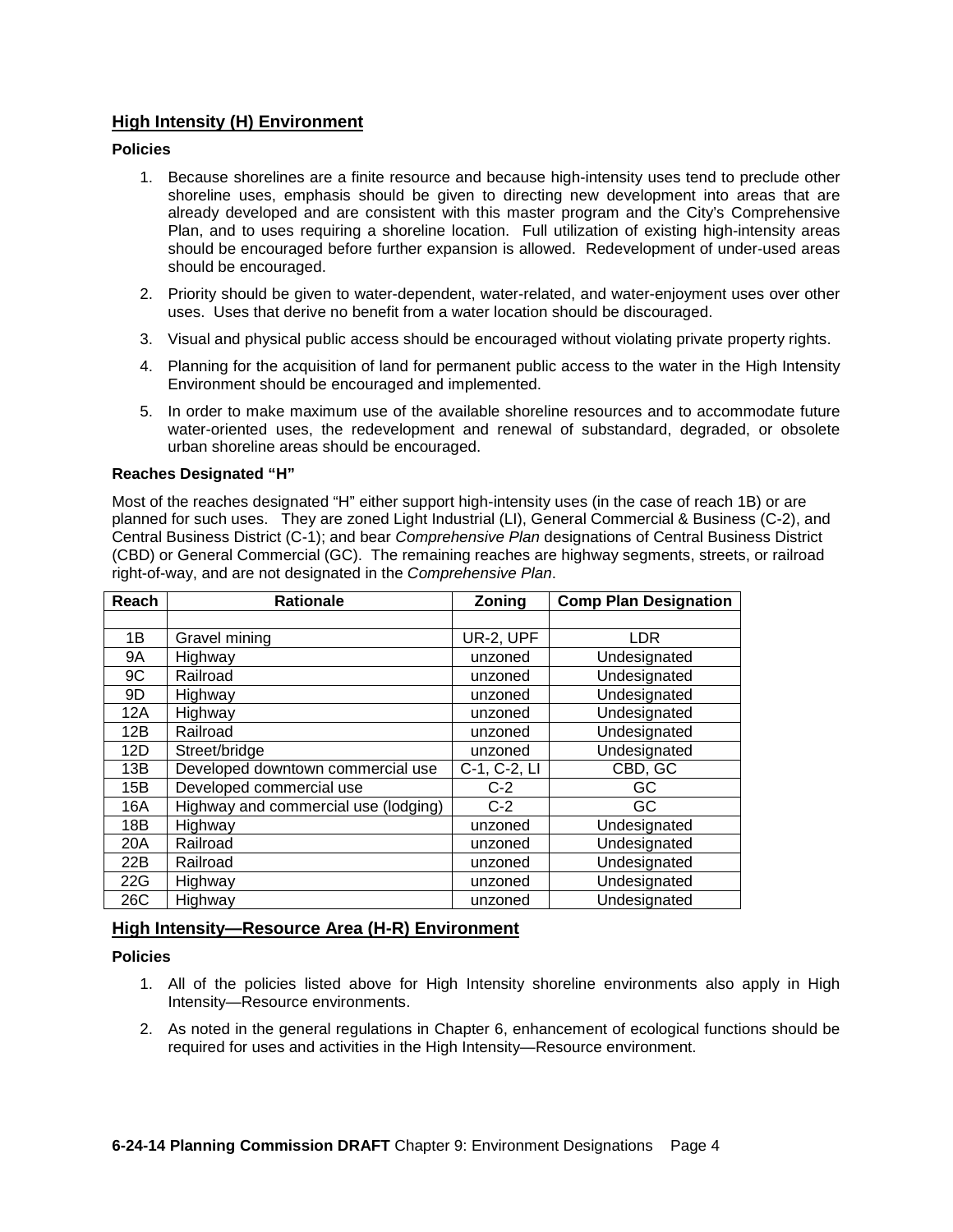## **Reaches Designated "H-R"**

The reaches designated "H-R" support and are planned for various commercial and high-density residential uses. They are zoned General Commercial & Business (C-2), and Multi-Family Residential (R-3); and bear *Comprehensive Plan* designations of Central Business District (CBD), General Commercial (GC), and High-Density Residential (HDR).

| Reach | <b>Rationale</b>                                   | Zoning    | <b>Comp Plan</b><br><b>Designation</b> |
|-------|----------------------------------------------------|-----------|----------------------------------------|
| 9B    | Commercial and residential use; wetlands           | $C-2$     | GC                                     |
| 12C   | Developed commercial use; wetlands                 | R-3, C-2, | HDR, GC, CBD                           |
| 26C   | Commercial use (water-oriented, lodging); emergent | $C-2$     | GC.                                    |
|       | vegetation                                         |           |                                        |

## **Shoreline Residential (SR) Environment**

#### **Policies**

- 1. Opportunities for public access to shorelines and water bodies should be encouraged for all developments, including subdivisions, short subdivisions, planned unit developments, commercial uses, public services, and recreational uses, provided any adverse impacts can be mitigated.
- 2. Public and private recreational facilities and uses that are compatible with residential uses should be encouraged, provided that no net loss of shoreline ecological resources will result.

## **Reaches Designated "SR"**

The reaches designated "SR" support and are planned for residential uses of various densities. They are zoned for Single-Family Residential (R-1), Single & Two-Family Residential (R-2), and Multi-Family Residential (R-3) use; and bear *Comprehensive Plan* designations of Low-Density Residential (LDR), Medium-Density Residential (MDR), and High-Density Residential (HDR).

| Reach | <b>Rationale</b>                                        | Zoning    | <b>Comp Plan</b>   |
|-------|---------------------------------------------------------|-----------|--------------------|
|       |                                                         |           | <b>Designation</b> |
| 8A    | Residential use with extensive docks and bulkheads      | $R-1$     | <b>LDR</b>         |
| 15A   | Residential with extensive bulkheads                    | $R-3$     | <b>HDR</b>         |
| 15C   | Residential with extensive docks and bulkheads; minimal | $R - 3$   | <b>HDR</b>         |
|       | riparian tree cover and emergent vegetation             |           |                    |
| 19A   | Residential use with extensive docks and bulkheads      | $R-1, R-$ | MDR, LDR           |
|       |                                                         |           |                    |
| 28    | Residential uses with extensive docks and bulkheads     | $R-1$     | - DR               |

## **Shoreline Residential—Resource Area (SR-R) Environment**

#### **Policies**

- 1. All of the policies listed above for Shoreline Residential shoreline environments also apply in Shoreline Residential—Resource environments.
- 2. As noted in the general regulations in Chapter 6, maintenance of ecological functions should be required for uses and activities in the Shoreline Residential—Resource environment.

#### **Reaches Designated "SR-R"**

Most of the reaches designated "SR-R" support and are planned for residential uses of various densities. Those in the City's Urban Growth Area (UGA) are zoned Urban Residential 2 (UR-2), Urban Residential 3 (UR-3), and Urban Residential (UR-4); those within the City are zoned Single-Family Residential (R-1), Single & Two-Family Residential (R-2), and Multi-Family Residential (R-3). Both within the City and in the City's UGA, those reaches bear *Comprehensive Plan* designations of Low-Density Residential (LDR), Medium-Density Residential (MDR), and High-Density Residential (HDR).

Two reaches, 1A and 4C, include land zoned for Light Industrial (ULI) or Urban Commercial 1 (UC-1) use, but designated for Low-Density Residential (LDR) development in the *Comprehensive Plan.* Similarly,

**6-24-14 Planning Commission DRAFT** Chapter 9: Environment Designations Page 5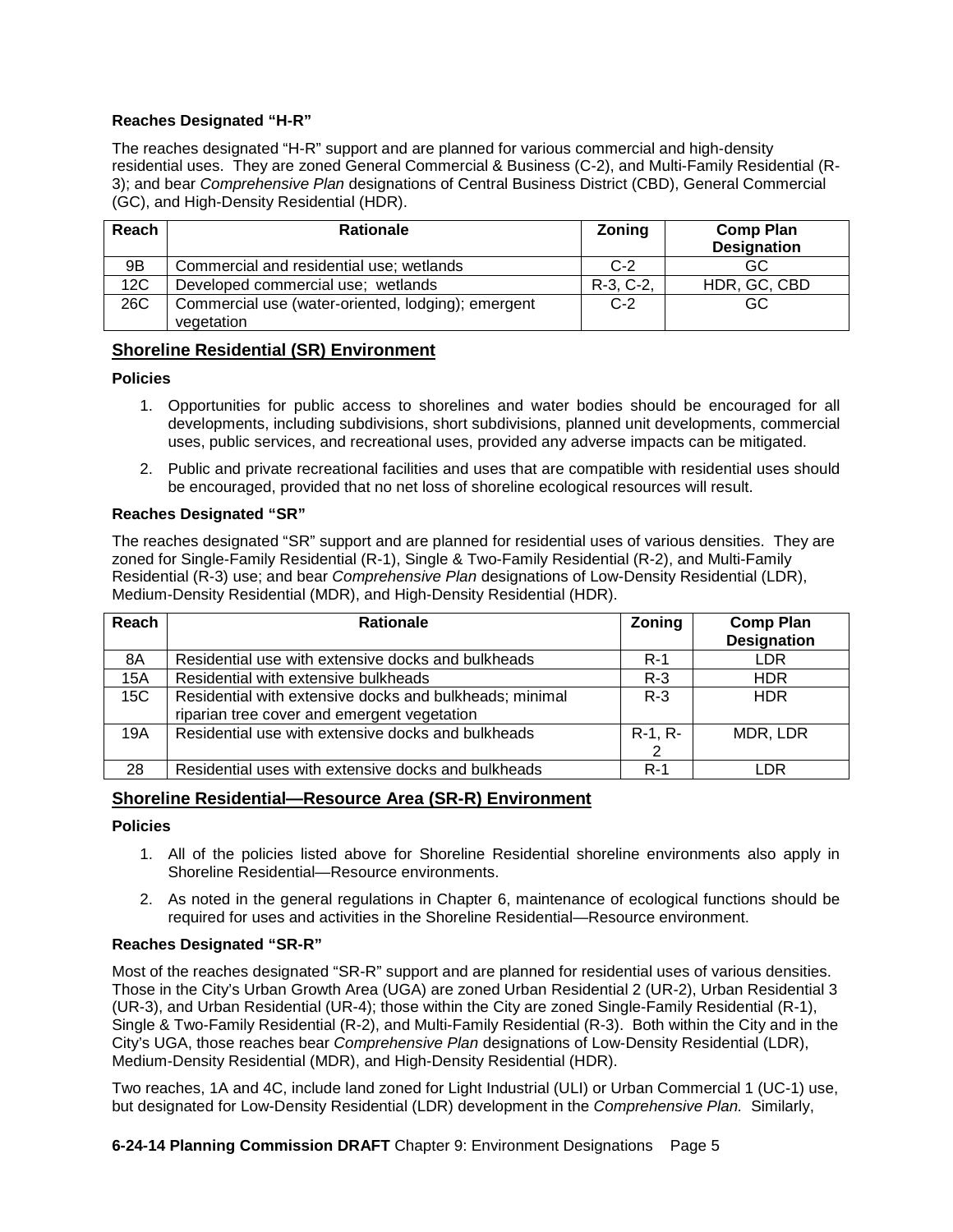Reach 14B is land zoned for a combination of Multi-Family Residential (R-3) and Light Industrial (LI) use and designated for High-Density Residential (HDR) development in the *Comprehensive Plan.* Three reaches include land zoned and/or designated for commercial use. In all three cases, the SR-R shoreline environment designation appears appropriate due to the nature of the surrounding development.

| Reach          | <b>Rationale</b>                                        | <b>Zoning</b>     | <b>Comp Plan</b><br><b>Designation</b> |
|----------------|---------------------------------------------------------|-------------------|----------------------------------------|
| 1A             | Zoned residential; riparian tree cover, steep slopes,   | ULI               | <b>LDR</b>                             |
|                | largely unplatted and undeveloped                       |                   |                                        |
| 1 <sup>C</sup> | Zoned residential; riparian tree cover, steep slopes    | $UR-3$            | <b>LDR</b>                             |
| 2A             | Residential use; riparian tree cover                    | $UR-3$            | <b>LDR</b>                             |
| 2C             | Residential use; docks; riparian tree cover; emergent   | <b>UR-3</b>       | <b>LDR</b>                             |
|                | vegetation                                              |                   |                                        |
| 3A             | Residential use; priority habitat                       | <b>UR-3</b>       | <b>LDR</b>                             |
| 3C             | Residential use; docks; priority habitat; emergent      | $UR-3$            | <b>LDR</b>                             |
|                | vegetation; riparian tree cover                         |                   |                                        |
| 4A             | Residential use; docks; emergent vegetation; riparian   | $UR-3$            | LDR                                    |
|                | tree cover                                              |                   |                                        |
| 4B             | Planned for residential use, emergent vegetation        |                   |                                        |
| 4C             | Residential use; docks; emergent vegetation             | <b>UR-3, UC-1</b> | <b>LDR</b>                             |
| 5A             | Residential use; priority habitat                       | $UC-1$            | $\overline{GC}$                        |
| 5C             | Residential use; wetland and priority habitat           | $UR-4$            | MDR, GC                                |
| 5E             | Residential use                                         | $UR-4$            | <b>MDR</b>                             |
| 6A             | Residential use; priority habitat; riparian tree cover; | $UR-3$            | MDR, LDR                               |
|                | emergent vegetation                                     |                   |                                        |
| $\overline{7}$ | Residential use with docks; emergent vegetation         | $R-1$             | <b>LDR</b>                             |
| 8B             | Residential use with docks and bulkheads; riparian tree | $R-1$             | <b>LDR</b>                             |
|                | cover                                                   |                   |                                        |
| 14B            | Platted for residential use; emergent vegetation        | $R-3$ , LI        | HDR, Industrial                        |
| 16B            | Residential use with docks and bulkheads; emergent      | $R-1$             | <b>LDR</b>                             |
|                | vegetation                                              |                   |                                        |
| 17B            | Residential and agriculture use; unplatted; emergent    | $R-1$             | <b>LDR</b>                             |
|                | vegetation                                              |                   |                                        |
| <b>18A</b>     | Residential use; emergent vegetation                    | R-1, R-3          | LDR, HDR                               |
| 19B            | Residential use; wetlands and emergent vegetation       | $R-1, R-3$        | LDR, HDR                               |
| 20B            | Primarily residential use; priority habitats            | R-2, R-3, P       | HDR, MDR, PF                           |
| 21C            | Owned by HOA, used for access to adjacent residences;   | $R-1$             | <b>LDR</b>                             |
|                | priority habitats                                       |                   |                                        |
| 21D            | Residential use; priority habitats                      | $R-1$             | <b>LDR</b>                             |
| 22A            | Residential use; priority habitats                      | $R-1$             | <b>LDR</b>                             |
| 23             | Residential use; priority habitats                      | $UR-2$            | <b>LDR</b>                             |
| 24B            | Residential use; priority habitats                      | $UR-2$            | <b>LDR</b>                             |
| 26A            | Residential uses; riparian tree cover; emergent         | $R-1, R-2, R-3,$  | LDR, MDR, HDR,                         |
|                | vegetation; priority habitats                           | $C-2$             | GC                                     |
| 29             | Primarily residential use; riparian tree cover          | R-1, UR-2         | <b>LDR</b>                             |
| 30             | Residential uses; riparian tree cover; wetlands;        | $UR-2$            | <b>LDR</b>                             |
|                | emergent vegetation; priority habitats                  |                   |                                        |
| 31             | Planned for residential use; riparian tree cover        | <b>UR-2</b>       | <b>LDR</b>                             |
| 32             | Planned for residential use; riparian tree cover        | $UR-2$            | <b>LDR</b>                             |

## **Shoreline Residential—Special Resource Area (SR-S) Environment**

## **Policies**

1. All of the policies listed above for Shoreline Residential shoreline environments also apply in Shoreline Residential—Special Resource environments.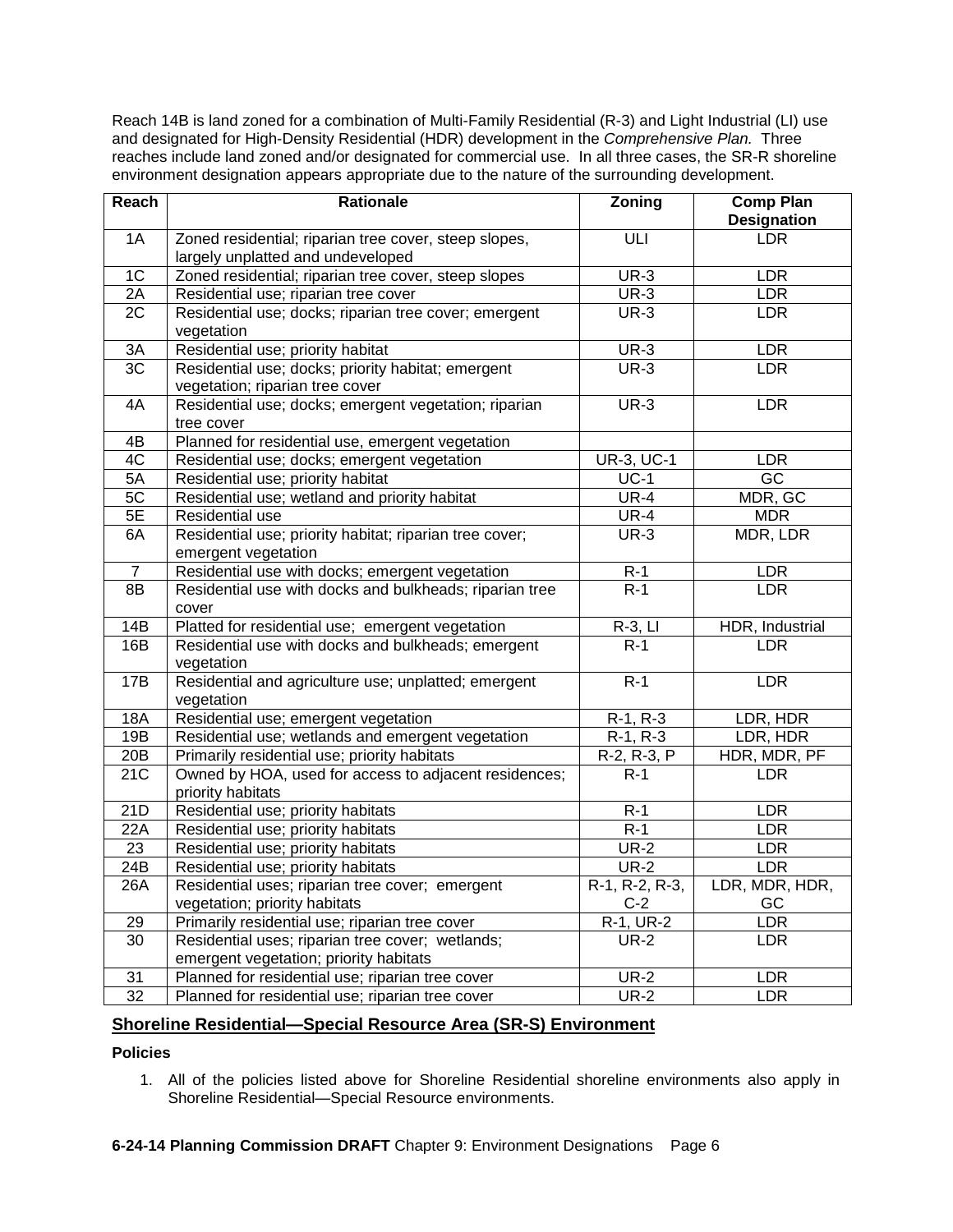- 2. A conditional use permit should be required for any use or activity requiring a shoreline substantial development permit.
- 3. The following uses should not be allowed in Shoreline Residential—Special Resource environments: commercial activities, industrial activities, mining, agriculture, golf courses, nonwater-oriented recreation, and roads and parking areas that can be located elsewhere.
- 4. As noted in the general regulations in Chapter 6, maintenance of ecological functions should be required for uses and activities in the Shoreline Residential—Special Resource environment.

## **Reaches Designated "SR-S"**

The reaches designated "SR-S" include either relatively large tracts that have not been subdivided or large wetland areas, and are planned for residential uses of various densities. They are zoned for Single-Family Residential (R-1) and Multi-Family Residential (R-3) use (within the City) or Residential 2 (UR-2), Urban Residential 3 (UR-3), and Urban Residential (UR-4) use (in the City's UGA); and bear *Comprehensive Plan* designations of Low-Density Residential (LDR), Medium-Density Residential (MDR), and High-Density Residential (HDR).

| Reach | <b>Rationale</b>                                       | Zoning      | <b>Comp Plan</b>   |
|-------|--------------------------------------------------------|-------------|--------------------|
|       |                                                        |             | <b>Designation</b> |
| 5B    | Partially undeveloped; wetland and priority habitat    | UR-2, R-2   | <b>MDR</b>         |
| 5D    | Undeveloped and unplatted; priority habitat, wetlands  | $UR-4$      | <b>MDR</b>         |
| 21B   | Relatively undeveloped; wetlands; priority habitats    | $R-1, R-3$  | HDR, LDR           |
| 10    | Undeveloped and unplatted; priority habitat, wetlands  | $C-2$       | GC                 |
| 21B   | Largely undeveloped; priority habitat, wetlands        | $R-3$       | <b>HDR</b>         |
| 22C   | Adjacent property has been platted, wetland delineated | $R-1$       | LDR                |
| 24C   | Undeveloped and unplatted; priority habitat, wetlands  | <b>UR-2</b> | LDR                |

## **Shoreline Residential—Dunes Area (SR-D) Environment**

#### **Policies**

 $\overline{a}$ 

- 1. All of the policies listed above for Shoreline Residential shoreline environments also apply in Shoreline Residential—Dunes environments.
- 2. A Planned Development Permit should be required for any use or activity in the Shoreline Residential—Dunes environment, with the exception of transportation facilities, which should be allowed with a Conditional Use Permit.
- 3. The following uses should not be allowed in Shoreline Residential—Dunes environments: commercial activities, industrial activities, mining, agriculture, municipal uses, golf courses, nonwater-oriented recreation, and roads and parking areas that can be located elsewhere.
- 4. As noted in the general regulations in Chapter 6, maintenance of ecological functions should be required for uses and activities in the Shoreline Residential—Dunes environment.

#### **Reaches Designated "SR-D"**

The reaches designated "SR-D" are undeveloped tracts in a dunes ecosystem. They are relatively intact as regards ecological function, and are planned for low-density residential use. Both reaches are located in the City's UGA; they are zoned for Urban Residential 3 (UR-3) use; and designated for Low-Density Residential (LDR) use in the *Comprehensive Plan*.

| Reach | <b>Rationale</b>                                           | Zoning | <b>Comp Plan</b><br><b>Designation</b> |
|-------|------------------------------------------------------------|--------|----------------------------------------|
| 25    | Undeveloped dunes; emergent vegetation; wetlands; riparian | UR-3   | LDR                                    |
|       | tree cover                                                 |        |                                        |

<span id="page-6-0"></span><sup>&</sup>lt;sup>1</sup> 5B has since been platted into residential lots, and the wetland portion protected. See Willowcrest Major Plat. South of Scott Road is now inside city limits.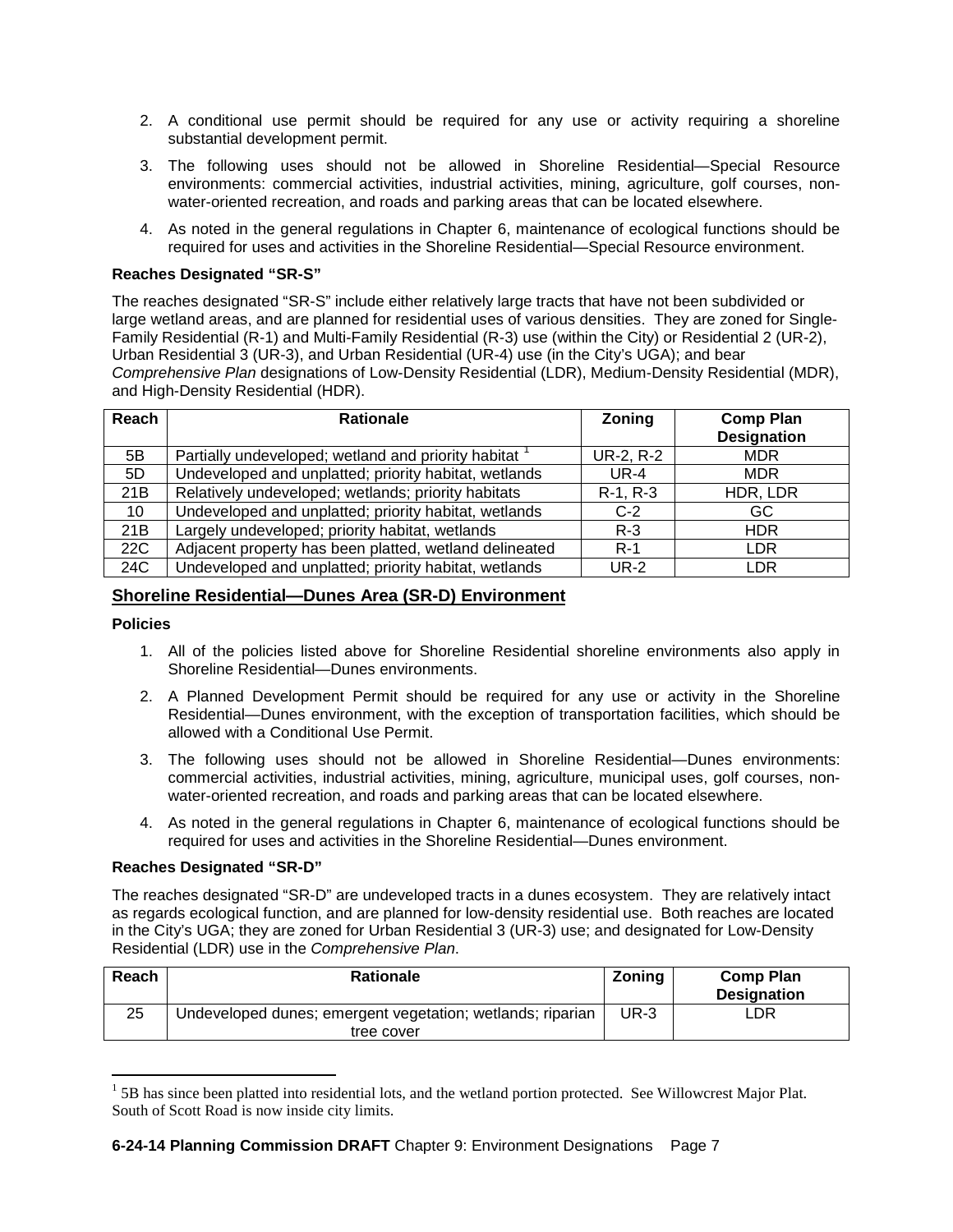# **Water-Oriented Parks and Public Facilities (W) Environment**

## **Policies**

- 1. Preferred uses in the Water-Oriented Parks and Public Facilities environment are those that support visual and physical access to the water and shoreline while preserving, to the extent practical, the physical and biological resources of the area.
- 2. Water-oriented uses should be given priority over non-water-oriented uses.
- 3. Recreational activities that will not be detrimental to the shoreline character, scenic quality, or natural systems should be encouraged.
- 4. Agricultural, commercial, industrial, mining, and residential uses should be prohibited.
- 5. As noted in the general regulations in Chapter 6, maintenance of ecological functions should be required for uses and activities in the Water-Oriented Parks and Public Facilities environment.

#### **Reaches Designated "W"**

Most of the reaches designated "W" are public parks; all are either zoned for Public use (P) or located in residential neighborhoods. The Comprehensive Plan designations vary. Most are designated as Public Facilities (PF) or Parks/Open Space (P/OS). Two are designated for Low-Density Residential use (LDR). In all cases, the public use is appropriate to its surroundings and reflects the value the community places on public parks, recreation, and open space.

| Reach | <b>Rationale</b>                                                           | Zoning      | <b>Comp Plan</b><br><b>Designation</b> |
|-------|----------------------------------------------------------------------------|-------------|----------------------------------------|
|       |                                                                            |             |                                        |
| 2B    | Park                                                                       | <b>UR-3</b> | <b>LDR</b>                             |
| 6B    | Public park (Cascade Park)                                                 | P           | P/OS                                   |
| 13A   | Public park (Neppel Landing)                                               | P           | РF                                     |
| 15B   | Public park (Marina Park)                                                  | $R-3$       | P/OS                                   |
| 17A   | Public park (Lower Peninsula Park & boat launch)                           | P           | P/OS                                   |
| 20C   | Public park (McCosh Park)                                                  | P           | P/OS                                   |
| 22E   | Public park (Montlake Park)                                                | P           | P/OS                                   |
| 24A   | Park (Pelican Point)                                                       | <b>UR-2</b> | <b>LDR</b>                             |
| 27    | Public park (Blue Heron Park); riparian tree cover; emergent<br>vegetation | P, R-1      | P/OS                                   |

## **Natural (N) Environment**

#### **Policies**

- 1. Physical alterations, including shoreline modifications should only be considered when they serve to protect or enhance a significant, unique, or highly valued feature that might otherwise be degraded or destroyed.
- 2. Limited access should be permitted for scientific, historical, cultural, educational, and low-intensity recreational purposes, provided that any significant adverse impact on the area will be mitigated.
- 3. A conditional use permit should be required for any use or activity.
- 4. The following uses should not be allowed in Natural environments: residential uses, commercial activities, industrial activities, mining, agriculture, non-water-oriented recreation, golf courses, utility corridors and roads and parking areas that can be located elsewhere.
- 5. Pre-existing uses, such as the railroad, that are not compatible with the environment designation, should be converted to a more compatible use, such as a public trail.

## **Critical Areas**

All uses and activities in shoreline environments designated "Natural" must be consistent with all applicable Critical Areas policies in Chapter 6.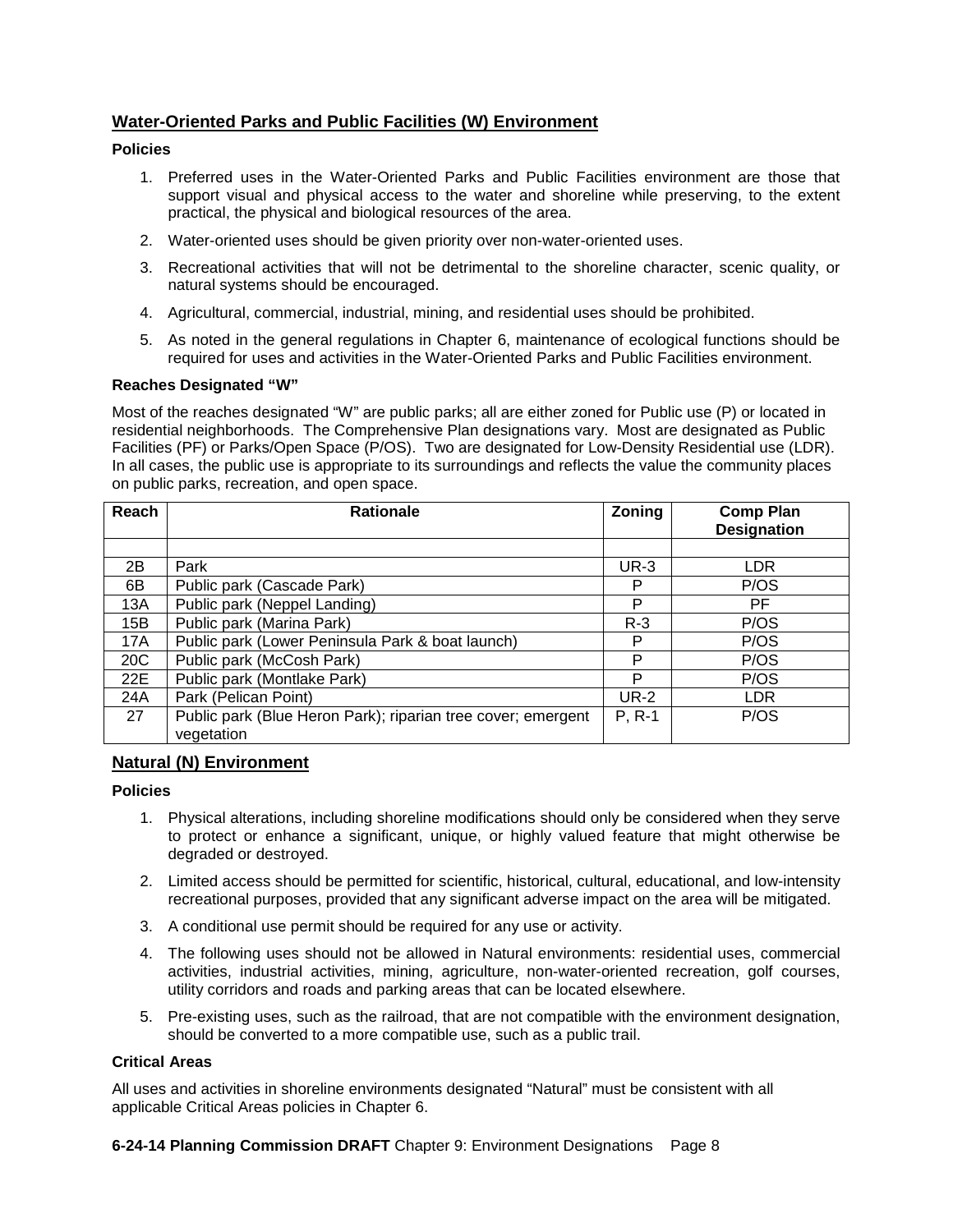#### **Reaches Designated "N"**

The reaches designated "N" are all relatively intact as regards ecological function. Most are zoned Residential, although one is zoned Heavy Industrial (HI) and one is zoned Conservation & Reclamation. Comprehensive Plan designations include Low and High Density Residential (LDR, HDR), Parks/Open Space (P/OS), Environmentally Sensitive (ES), and Industrial. In all cases, the reaches have been designated Natural because they perform important, irreplaceable shoreline ecological functions.

| Reach | <b>Rationale</b>                                    | <b>Zoning</b> | <b>Comp Plan</b><br><b>Designation</b> |
|-------|-----------------------------------------------------|---------------|----------------------------------------|
| 11    | Undeveloped; unplatted; wetlands; priority habitats | HI            | Industrial                             |
| 14A   | Undeveloped; wetlands; emergent vegetation          | $R-3$         | HDR, P/OS                              |
| 21A   | Undeveloped; wetlands; priority habitats            | $R-3$         | HDR, P/OS, ES                          |
| 22C   | Undeveloped; wetlands; emergent vegetation          | $R-1$         | LDR                                    |
| 22F   | Undeveloped; wetlands; emergent vegetation          | $R-1$         | <b>LDR</b>                             |
| 22H   | Undeveloped island; wetlands; emergent vegetation;  | $C-R$         | ES.                                    |
|       | priority habitats                                   |               |                                        |

## **Aquatic (A) Environment**

#### **Policies**

- 1. Over-water structures should be allowed only for water-dependent uses, ecological restoration or public access. Structures that are not water-dependent should be prohibited.
- 2. Developments within the Aquatic Environment should be compatible with the adjoining upland environment.
- 3. Diverse public access opportunities to the water should be encouraged and developed and should be compatible with the existing shoreline and water uses and environment.
- 4. Aquaculture should be allowed in those areas most suitable for that use.
- 5. In appropriate areas, fishing and recreational use of the water should be protected against competing uses that would interfere with recreation.
- 6. All developments and activities using Moses Lake should be located and designed to minimize interference with surface navigation, to minimize adverse visual impacts, and to allow for the safe unobstructed passage of fish and animals, particularly those whose life cycles are dependent on such migration. Exceptions may be made for projects specifically designed to enhance or protect fish or wildlife or their habitat.
- 7. Abandoned and neglected structures that cause adverse visual impacts or are a hazard to public health, safety, or welfare should be removed or restored to a usable condition consistent with the provisions of this master program.
- 8. Activities that substantially degrade priority habitats should not be allowed. Where such activities are necessary to achieve the objectives of the Shoreline Management Act, RCW 90.58.020, their impacts should be mitigated to provide a net gain of critical ecological functions.
- 9. Shoreline modifications should be considered only when they serve to protect or enhance a significant, unique, or highly valued feature that might otherwise be degraded or destroyed.
- 10. The size of over-water structures should be limited to the minimum necessary to support the structure's intended use.
- 11. Multiple use of over-water facilities should be encouraged, to reduce the number of over-water structures required and thereby reduce the impacts of shoreline development and increase effective use of water resources.
- 12. Uses that adversely impact the ecological functions of critical freshwater habitats should not be allowed except where necessary to achieve the objectives of the Shoreline Management Act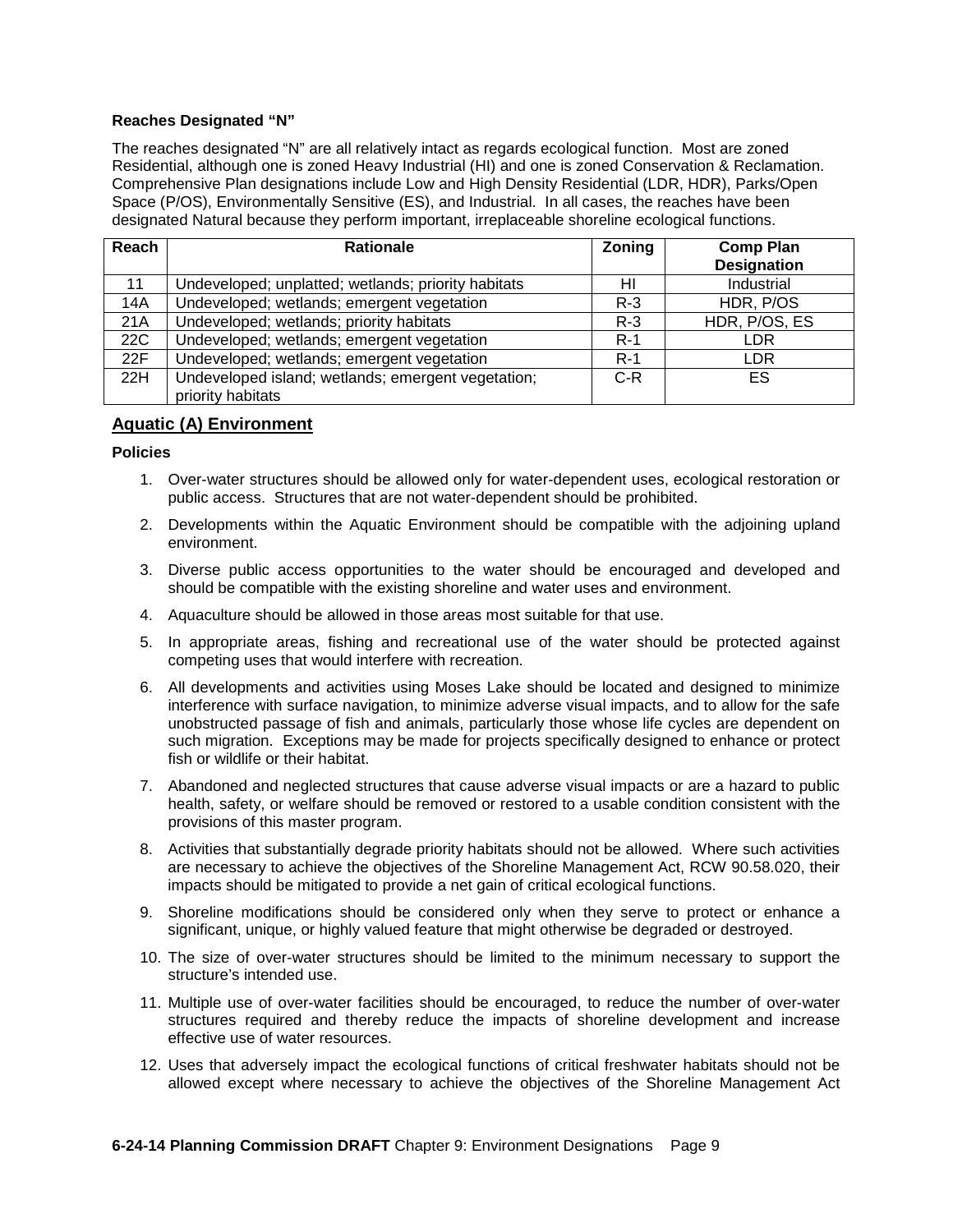(RCW 90.58.020), and then only when their impacts are mitigated according to the mitigation sequence as necessary to assure no net loss of ecological function.

# **City of Moses Lake Shoreline Environment Designation Map**

The *Shoreline Environment Designations* map in the City of Moses Lake's Shoreline Map Portfolio shows the areas under the jurisdiction of this Master Program and the boundaries of the City's nine shoreline environment designations. It also shows shoreline areas within the City's Urban Growth Area, which have been pre-designated. It shall be the official map of Shoreline Environment Designations. Any other copies, including copies that may be distributed either as part of this Shoreline Master program or separately, shall be unofficial.

# **Shoreline Uses, Activities, and Development Standards**

Chapters 7 and 8 of this Master Program establish policies and regulations for specific shoreline uses and activities. For each of those uses and activities, the Shoreline Use and Activity Chart that follows shows whether it is allowed (with a substantial development permit required for all except exempt uses); requires a conditional use permit; or is prohibited, in each of the shoreline environments.

Following the Shoreline Use Chart is a table of Shoreline Environment Requirements, which outlines the Development Standards for different uses and activities in each Shoreline Environment.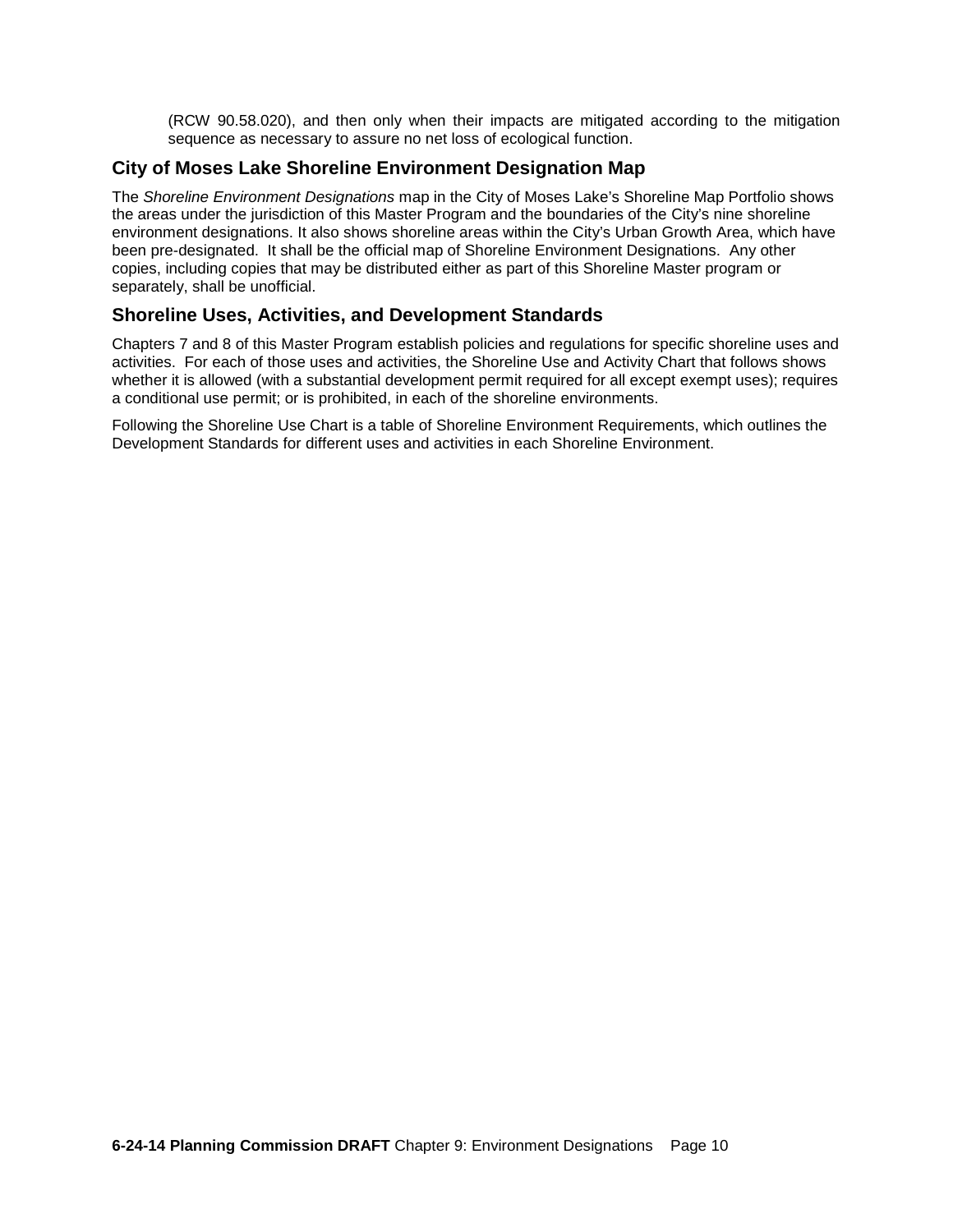# **TABLE 9.2 SHORELINE ENVIRONMENT USE & ACTIVITY CHART**

All uses and activities, including those classified as "Allowed" ("P") in the table below and including those considered exempt, must comply with all provisions of this Shoreline Master Program (SMP), including the General Regulations in Chapter 7. Uses and activities not listed in the Shoreline Environment Use and Activity Chart may be allowed, subject to approval by the Shoreline Administrator, if they comply with the standards in this section and with any special regulations that apply to similar uses.

| ıΓ<br>r<br>⋍<br>× | IO. |
|-------------------|-----|
|                   |     |

| H= High Intensity                                  | $P =$ Allowed use; Substantial Development Permit required unless use is exempt |
|----------------------------------------------------|---------------------------------------------------------------------------------|
| $H-R = High Intensity - Resource Area$             | CUP = Shoreline Conditional Use Permit required                                 |
| SR = Shoreline Residential                         | $X =$ Prohibited use                                                            |
| SR-D = Shoreline Residential—Dunes Area            | PD = Planned Development Permit required                                        |
| SR-R = Shoreline Residential—Resource Area         | S = Same as in adjacent environment shoreward of the OHWM                       |
| SR-S = Shoreline Residential-Special Resource Area | $N/A = Not Applicable$                                                          |
| W = Water-Oriented Parks and Public Facilities     |                                                                                 |
| N Notural                                          |                                                                                 |

- N = Natural
- $A =$  Aquatic

|                                                          | н          | H-R        | <b>SR</b>  | <b>SR-R</b>       | SR-S | SR-D | W                 | N   | A          |
|----------------------------------------------------------|------------|------------|------------|-------------------|------|------|-------------------|-----|------------|
| Agriculture (subject to regulations in Chapter 7)        | v<br>∧     | ∧          |            |                   | ∧    |      |                   |     | <b>NA</b>  |
| Aquaculture (subject to regulations in Chapter 7)        | N/A        | N/A        | N/A        | N/A               | N/A  | N/A  | N/A               | N/A | <b>CUP</b> |
| Boating facilities (subject to regulations in Chapter 7) |            |            |            |                   |      |      |                   |     |            |
| rail-type boat launch systems                            | CUP        | CUP        | <b>CUP</b> | CUP               |      |      |                   |     | S          |
| Boat houses [prohibited by WAC 173-26-211(5)(c)(ii)A]    | Х          |            |            |                   |      |      |                   |     |            |
| Boat launch ramps, community and public                  | <b>CUP</b> | CUP        | <b>CUP</b> | CUP               |      |      | CUP               | ⋏   | S          |
| Boat launch ramps, private                               | х          |            |            | $\checkmark$<br>⋏ |      |      | $\checkmark$      |     | c<br>ت     |
| Boat lifts, private                                      | <b>CUP</b> | <b>CUP</b> | D          | P                 | D    | PD   | CUP               |     | S          |
| Marinas                                                  | <b>CUP</b> | <b>CUP</b> | <b>CUP</b> | CUP               |      |      | CUP               | л   | c<br>O     |
| Floating homes, houseboats, and liveaboards              | X          | v          |            | v                 |      |      | $\checkmark$<br>⋏ |     | v          |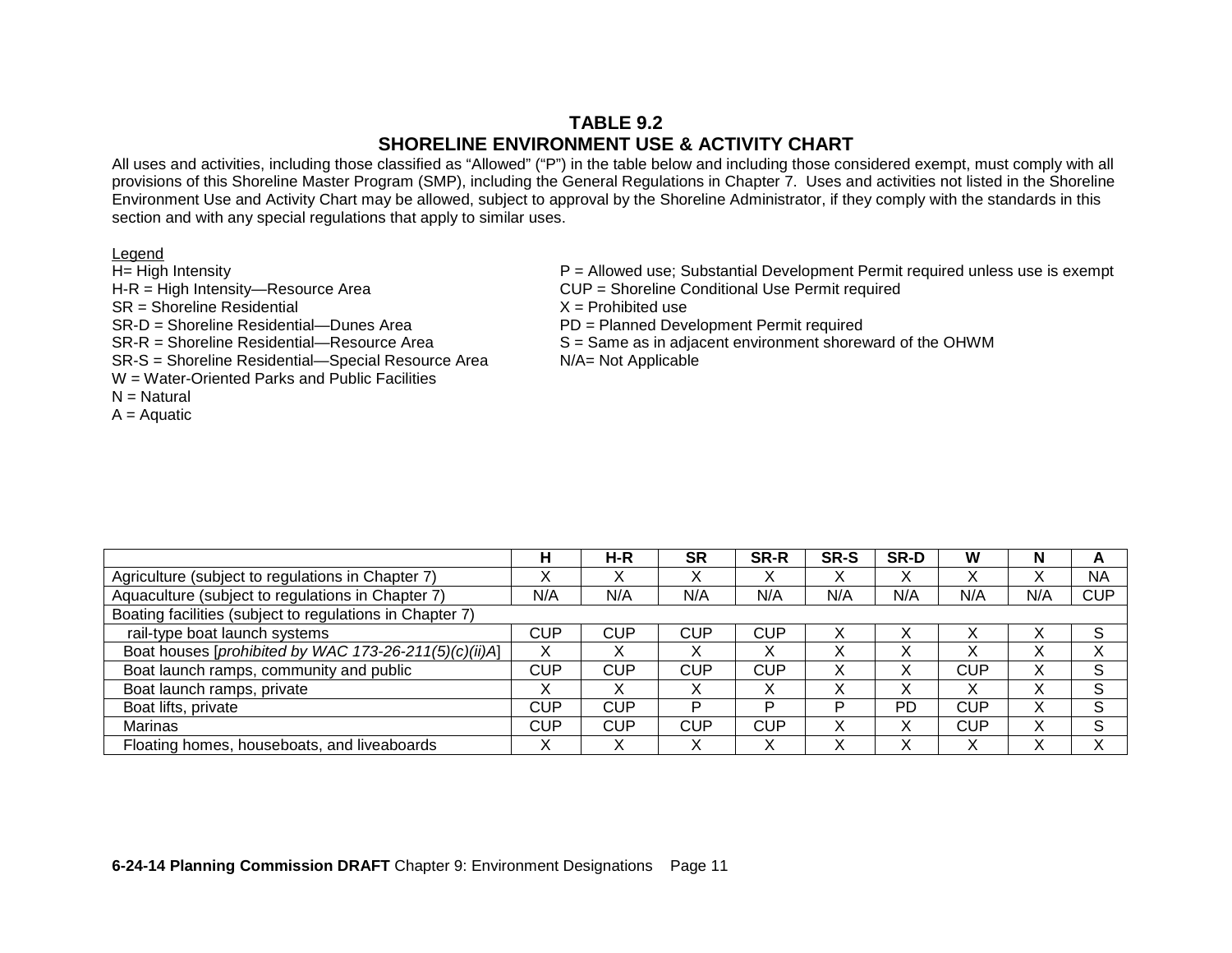<span id="page-11-0"></span>

|                                                                                                                     | H                       | $H-R$                   | <b>SR</b>               | SR-R                    | SR-S                    | SR-D                      | W                       | N              | A                       |
|---------------------------------------------------------------------------------------------------------------------|-------------------------|-------------------------|-------------------------|-------------------------|-------------------------|---------------------------|-------------------------|----------------|-------------------------|
| Commercial uses (subject to regulations in Chapter 7)                                                               |                         |                         |                         |                         |                         |                           |                         |                |                         |
| Water dependent                                                                                                     | P                       | <b>CUP</b>              | P                       | <b>CUP</b>              | X                       | X                         | X                       | Χ              | S                       |
| Water related & water-enjoyment                                                                                     | <b>CUP</b>              | <b>CUP</b>              | <b>CUP</b>              | <b>CUP</b>              | $\overline{\mathsf{x}}$ | $\overline{X}$            | $\overline{X}$          | X              | X                       |
| Other (not water-oriented)                                                                                          | <b>CUP</b>              | <b>CUP</b>              | <b>CUP</b>              | $\overline{X}$          | $\overline{\mathsf{x}}$ | $\overline{\mathsf{x}}$   | $\overline{\mathsf{x}}$ | $\overline{X}$ | $\overline{\mathsf{x}}$ |
| Docks $3$                                                                                                           |                         |                         |                         |                         |                         |                           |                         |                |                         |
| Joint-use community recreational docks                                                                              | P                       | P                       | P                       | P                       | P                       | PD                        | P                       | Χ              | S                       |
| Private residential docks                                                                                           | $\overline{\mathsf{x}}$ | $\overline{\mathsf{x}}$ | $\overline{P}$          | $\overline{P}$          | $\overline{P}$          | <b>PD</b>                 | $\overline{\mathsf{x}}$ | X              | $\overline{s}$          |
| Commercial docks                                                                                                    | P                       | <b>CUP</b>              | <b>CUP</b>              | <b>CUP</b>              | $\overline{\mathsf{x}}$ | X                         | X                       | X              | $\overline{s}$          |
| Industrial uses                                                                                                     | X                       | $\sf X$                 | $\sf X$                 | X                       | $\sf X$                 | $\sf X$                   | X                       | X              | X                       |
| Mining (subject to regulations in Chapter 7)                                                                        | <b>CUP</b>              | $\overline{X}$          | $\overline{\mathsf{x}}$ | $\overline{\mathsf{x}}$ | $\overline{\mathsf{x}}$ | $\overline{\mathsf{x}}$   | $\overline{\mathsf{x}}$ | X              | $\overline{\mathsf{x}}$ |
| Municipal use (other than recreation, transportation, or utility systems)<br>(subject to regulations in Chapter 7)  | P                       | $\overline{X}$          | <b>CUP</b>              | $\overline{X}$          | X                       | $\overline{\mathsf{x}}$   | P                       | <b>CUP</b>     | S                       |
| Parking-primary (subject to regulations in Chapter 6)                                                               | $\overline{\mathsf{x}}$ | $\overline{X}$          | $\overline{\mathsf{x}}$ | $\overline{\mathsf{x}}$ | $\overline{X}$          | $\overline{\mathsf{x}}$   | $\overline{\mathsf{x}}$ | X              | $\overline{\mathsf{x}}$ |
| Parking-serving a permitted use other than a single-family residential<br>use (subject to regulations in Chapter 6) | P                       | $\overline{P}$          | $\overline{P}$          | $\overline{P}$          | CUP                     | PD                        | P                       | $\overline{X}$ | $\overline{\mathsf{x}}$ |
| Parking-serving a single-family residential use (subject to regulations in<br>Chapter 6)                            | P                       | P                       | P                       | P                       | P                       | PD                        | P                       | X              | $\overline{X}$          |
| Public access (subject to regulations in Chapter 6)                                                                 | P                       | P                       | P                       | P                       | <b>CUP</b>              | <b>PD</b>                 | P                       | <b>CUP</b>     | S                       |
| Recreation (subject to regulations in Chapter 7)                                                                    |                         |                         |                         |                         |                         |                           |                         |                |                         |
| Water dependent                                                                                                     | P                       | P                       | $\mathsf{P}$            | P                       | <b>CUP</b>              | PD                        | P                       | <b>CUP</b>     | <b>CUP</b>              |
| Water related                                                                                                       | P                       | <b>CUP</b>              | $\overline{P}$          | CUP                     | <b>CUP</b>              | <b>PD</b>                 | $\overline{P}$          | <b>CUP</b>     | <b>CUP</b>              |
| Water enjoyment                                                                                                     | P                       | <b>CUP</b>              | P                       | <b>CUP</b>              | <b>CUP</b>              | PD                        | $\overline{P}$          | <b>CUP</b>     | <b>CUP</b>              |
| Golf courses                                                                                                        | X                       | X                       | X                       | X                       | X                       | $\pmb{\times}$            | $\sf X$                 | X              | Χ                       |
| Other (not water-oriented)                                                                                          | P                       | <b>CUP</b>              | <b>CUP</b>              | <b>CUP</b>              | X                       | X                         | X                       | $\sf X$        | $\overline{\mathsf{x}}$ |
| Residential uses (subject to regulations in Chapter 7)                                                              | P                       | P                       | P                       | P                       | P                       | PD                        | X                       | $\sf X$        | X                       |
| Residential subdivision (subject to regulations in Chapter 6)                                                       | P                       | <b>CUP</b>              | P                       | $\mathsf{P}$            | $\mathsf{P}$            | PD                        | $\sf X$                 | $\sf X$        | $\mathsf X$             |
| Retaining walls for purposes other than shoreline stabilization (subject to<br>regulations in Chapter 6)            | $\overline{X}$          | X                       | $\overline{P}$          | P                       | $\overline{P}$          | $\boldsymbol{\mathsf{X}}$ | $\overline{X}$          | X              | $\overline{\mathsf{x}}$ |
| Shoreline modifications (subject to regulations in Chapter 8)                                                       |                         |                         |                         |                         |                         |                           |                         |                |                         |
| Dredging                                                                                                            | CU <sub>P</sub>         | X                       | <b>CUP</b>              | X                       | X                       | X                         | <b>CUP</b>              | X              | <b>CUP</b>              |
| Dredge material disposal                                                                                            | <b>CUP</b>              | CUP                     | <b>CUP</b>              | <b>CUP</b>              | <b>CUP</b>              | X                         | <b>CUP</b>              | <b>CUP</b>     | <b>CUP</b>              |
| Filling                                                                                                             | P                       | CUP                     | $\overline{P}$          | <b>CUP</b>              | <b>CUP</b>              | $\overline{\mathsf{x}}$   | <b>CUP</b>              | <b>CUP</b>     | <b>CUP</b>              |

 $2^{2}$  Docks will only be allowed in accordance with all applicable provisions of this SMP, including critical areas provisions and the specific use regulations that apply to docks.  $\overline{a}$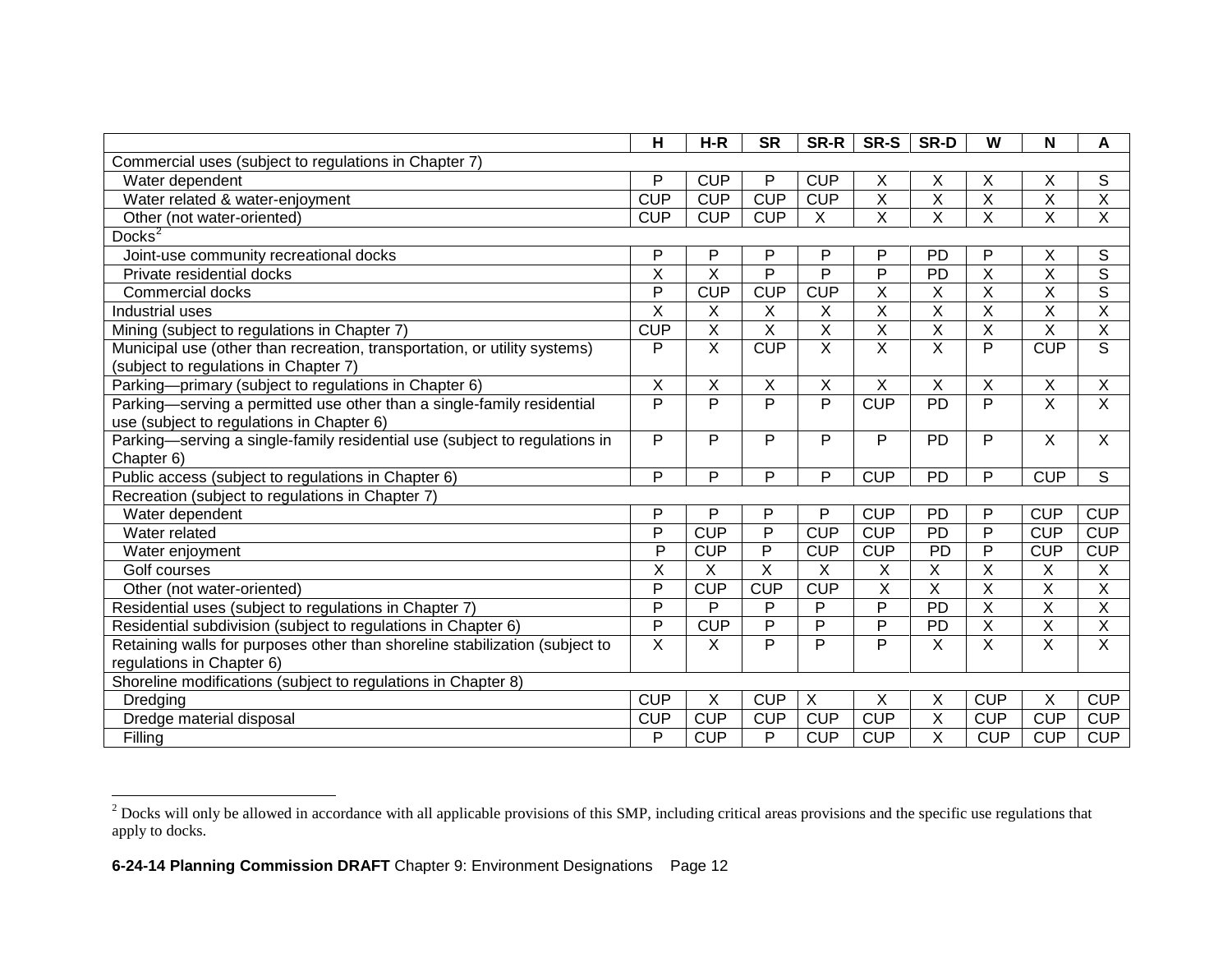<span id="page-12-3"></span><span id="page-12-2"></span><span id="page-12-1"></span><span id="page-12-0"></span>

|                                                                                         | н          | H-R        | <b>SR</b>  | SR-R                                  | SR-S       | SR-D       | w          | N          |            |
|-----------------------------------------------------------------------------------------|------------|------------|------------|---------------------------------------|------------|------------|------------|------------|------------|
| Shoreline modifications, continued                                                      |            |            |            |                                       |            |            |            |            |            |
| Shoreline stabilization                                                                 |            |            |            |                                       |            |            |            |            |            |
| Structural stabilization, other than bulkheads <sup>3</sup>                             | P          | <b>CUP</b> | P          | <b>CUP</b>                            | <b>CUP</b> | PD         | P          |            |            |
| Bulkheads <sup>4</sup>                                                                  | <b>CUP</b> | <b>CUP</b> | <b>CUP</b> | <b>CUP</b>                            | <b>CUP</b> | <b>CUP</b> | <b>CUP</b> | <b>CUP</b> | <b>CUP</b> |
| Vegetative stabilization                                                                | P          | <b>CUP</b> | P          | P                                     | <b>CUP</b> | <b>PD</b>  | P          | $CUP^5$    | <b>CUP</b> |
| Flood protection facilities                                                             | X          | х          | X          | x                                     |            |            |            |            |            |
| Signs (subject to regulations in Chapter 6)                                             |            |            |            |                                       |            |            |            |            |            |
| Highway and public information                                                          | P          | P          | P          | P                                     | P          | P          | P          | Þ          | P          |
| Off-premises outdoor advertising, and temporary                                         | Χ          | X          | X          | X                                     | v          | x          | X.         | ⌒          | X          |
| On premises                                                                             | P          | P          | P          | P                                     | <b>CUP</b> | <b>PD</b>  | P          |            | ^          |
| Solid waste disposal                                                                    | X          | X          | X          | X                                     |            |            |            |            |            |
| Stormwater management facilities (primary) <sup>6</sup>                                 | <b>CUP</b> | <b>CUP</b> | <b>CUP</b> | <b>CUP</b>                            | <b>CUP</b> |            | <b>CUP</b> | v          |            |
| Transportation facilities (subject to regulations in Chapter 7)                         | P          | <b>CUP</b> | P          | <b>CUP</b>                            | <b>CUP</b> | <b>CUP</b> | <b>CUP</b> | <b>CUP</b> | <b>CUP</b> |
| Utilities (primary; not associated with a use allowed under the provisions of this SMP) |            |            |            | (subject to regulations in Chapter 7) |            |            |            |            |            |
| Water-oriented                                                                          | P          | <b>CUP</b> | <b>CUP</b> | <b>CUP</b>                            |            |            | <b>CUP</b> | X          | <b>CUP</b> |
| Non-water-oriented                                                                      | <b>CUP</b> | x          | <b>CUP</b> |                                       |            |            | <b>CUP</b> |            | <b>CUP</b> |

 $3$  Structural shoreline stabilization will only be allowed in accordance with all applicable provisions of this SMP, including, in the case on non-water-dependent uses, the requirement to demonstrate through a geotechnical report the need to protect the use.

<sup>&</sup>lt;sup>4</sup> Bulkheads may be allowed with a Shoreline Conditional Use Permit where the need has been documented by a geotechnical analysis. See Bulkhead regulations in Chapter 8. While existing single-family residences are exempt from the requirement to obtain a Shoreline Substantial Development Permit in order to construct a normal protective bulkhead, they must comply with all provisions of this SMP.

<sup>&</sup>lt;sup>5</sup> On sites previously disturbed, when accompanied by a habitat restoration and mitigation management plan.

<sup>&</sup>lt;sup>6</sup> See "Environmental Impacts and Water Quality" in Chapter 6 for policies and regulations related to stormwater management.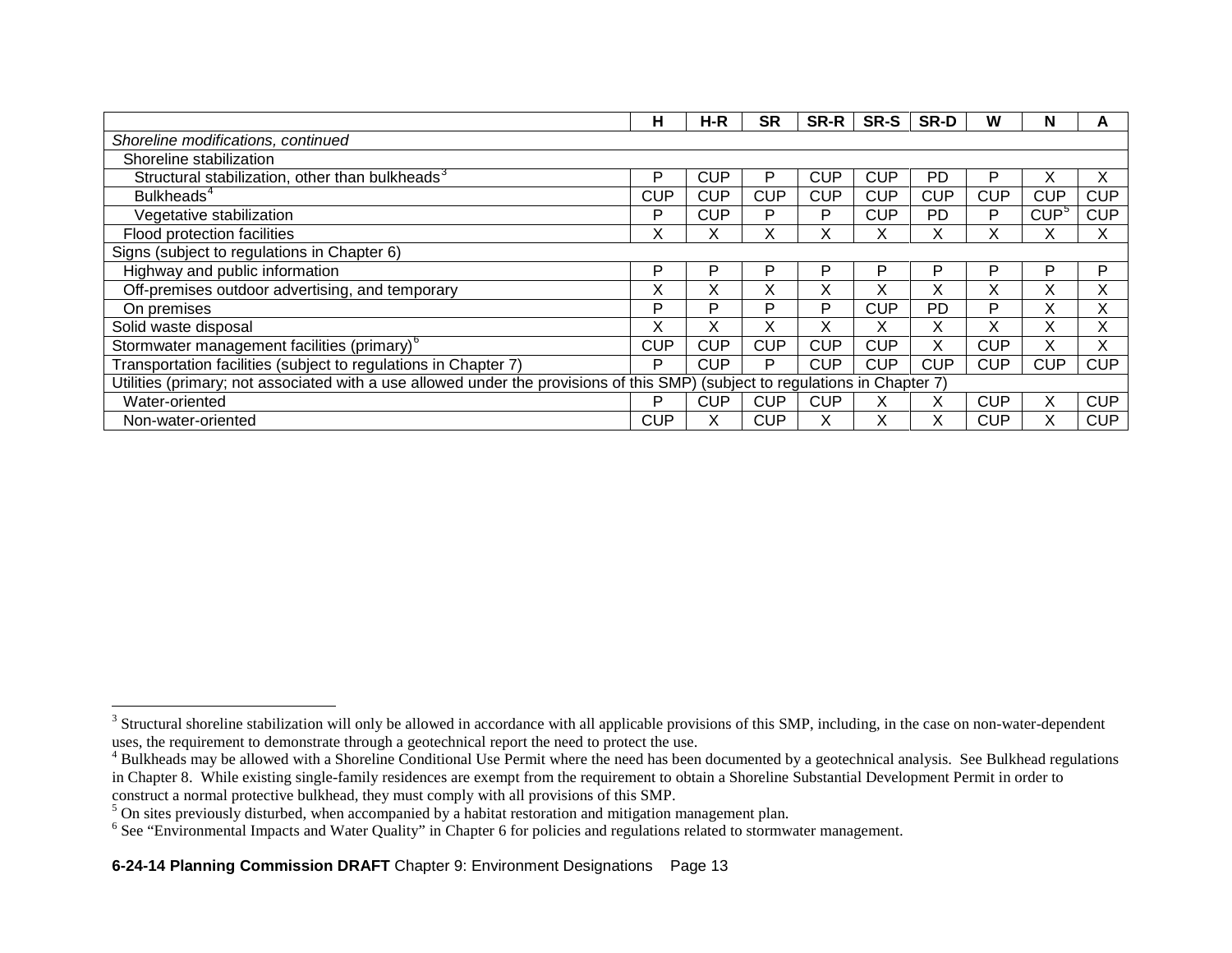# <span id="page-13-0"></span>**TABLE 9.3 SHORELINE ENVIRONMENT REQUIREMENTS: DEVELOPMENT STANDARDS AND SPECIFIC SHORELINE DEVELOPMENT REGULATIONS**

All uses and activities, including those considered exempt, must comply with all provisions of this Shoreline Master Program (SMP), including the General Regulations in Chapter 7. Uses and activities not listed in the Shoreline Environment Requirements Chart may be allowed, subject to approval by the Shoreline Administrator, if they comply with the standards in this section and with any special regulations that apply to similar uses.

Shoreline buffers are in feet, from the Ordinary High Water Mark (OHWM). All uses with 0' buffer must comply with all provisions of this Shoreline Master Program, including any development standards specific to the use. Other regulations, such as wetland buffers, may require a larger buffer than is noted in this table

Where height limits are different from those specified in the Moses Lake Municipal Code, the more stringent requirement (i.e., the lower height limit) shall apply. Height is measured from the average finished grade around the structure to the highest point of the structure.

## Legend

H= High Intensity H-R = High Intensity—Resource Area SR = Shoreline Residential SR-D = Shoreline Residential—Dunes Area SR-R = Shoreline Residential—Resource Area SR-S = Shoreline Residential—Special Resource Area W = Water-Oriented Parks and Public Facilities  $N =$  Natural  $A = A$ quatic

PD = Planned Development Permit required

N/A= Not Applicable

|                                               |     | $H-R$        | <b>SR</b> | <b>SR-R</b> | <b>SR-S</b>   | <b>SR-D</b> | W         | N         |           |
|-----------------------------------------------|-----|--------------|-----------|-------------|---------------|-------------|-----------|-----------|-----------|
| Agriculture                                   | N۵  | <b>NA</b>    | <b>NA</b> | <b>NA</b>   | <b>NA</b>     | <b>NA</b>   | <b>NA</b> | <b>NA</b> | <b>NA</b> |
| Aquaculture                                   |     |              |           |             |               |             |           |           |           |
| Water-dependent structure and facility buffer |     | C.           | $\sim$    | n,          | 0             | <b>NA</b>   | <b>NA</b> | <b>NA</b> | $\sim$    |
| Water-related structure and facility buffer   | 25' | $50^{\circ}$ | 25'       | 50'         | $150^{\circ}$ | <b>NA</b>   | <b>NA</b> | <b>NA</b> | <b>NA</b> |
| Height limit                                  | 35' | 25'          | 35'       | 25'         | 15'           | <b>NA</b>   | <b>NA</b> | <b>NA</b> | 10'       |

 $<sup>7</sup>$  New agricultural uses are prohibited in areas of shoreline jurisdiction</sup>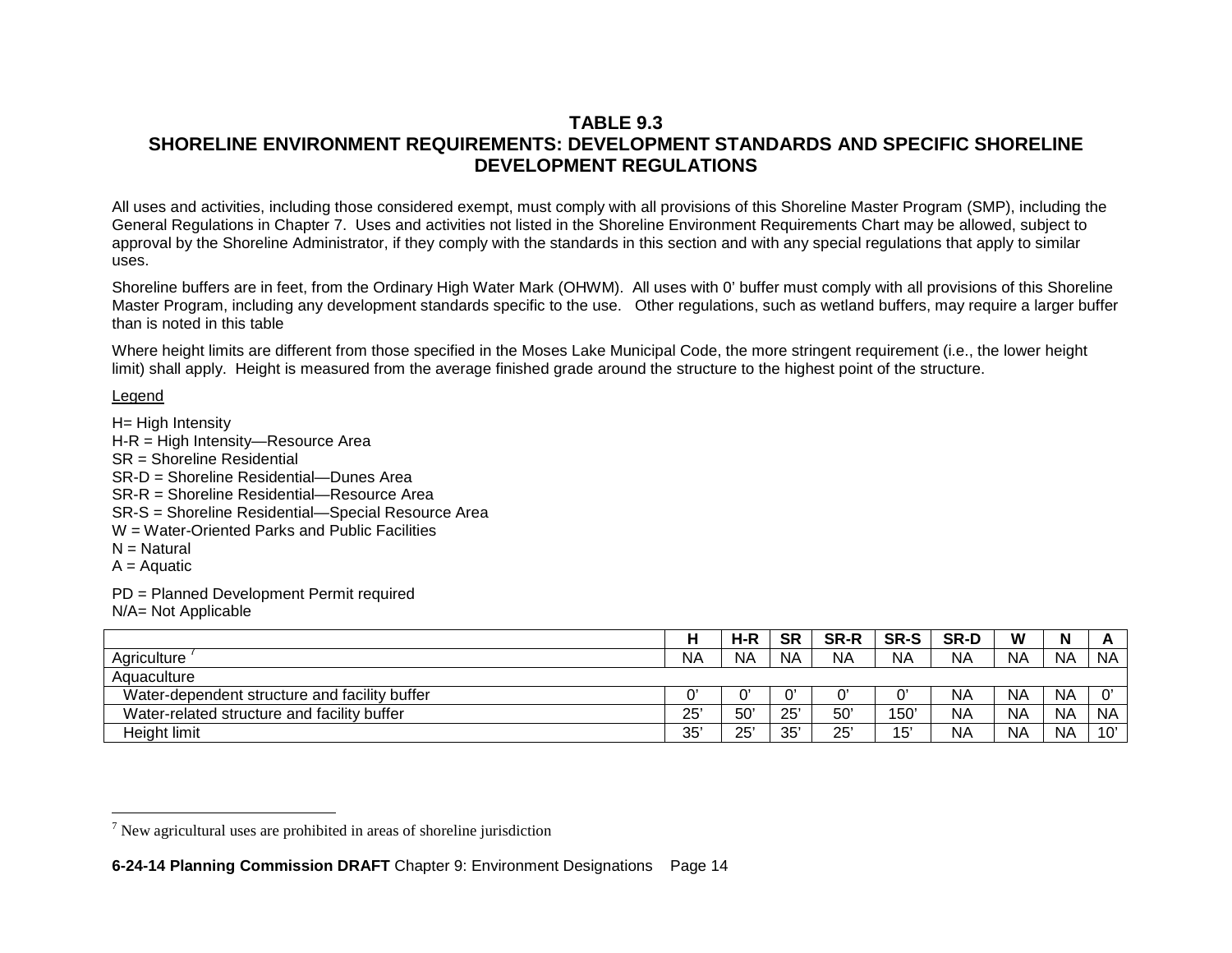<span id="page-14-1"></span><span id="page-14-0"></span>

|                                                                                                             | н               | $H-R$            | <b>SR</b>       | SR-R            | SR-S            | SR-D           | W                | N               | A         |
|-------------------------------------------------------------------------------------------------------------|-----------------|------------------|-----------------|-----------------|-----------------|----------------|------------------|-----------------|-----------|
| Boating facilities (boat lifts, boat launch ramps, and marinas [whether commercial, private, or municipal]) |                 |                  |                 |                 |                 |                |                  |                 |           |
| Water-dependent buffer                                                                                      | 0'              | $\Omega$         | U,              | 0'              | 0'              | 0'             | 0'               | <b>NA</b>       | 0'        |
| <b>Height limits</b>                                                                                        |                 |                  |                 |                 |                 |                |                  |                 |           |
| Over-water structures                                                                                       | <b>NA</b>       | <b>NA</b>        | <b>NA</b>       | <b>NA</b>       | <b>NA</b>       | <b>NA</b>      | <b>NA</b>        | <b>NA</b>       | 15'       |
| 0-100 feet from OHWM                                                                                        | 35'             | 25'              | 25'             | 25'             | 15'             | 15'            | 15'              | <b>NA</b>       | <b>NA</b> |
| >100 feet from OHWM                                                                                         | 35'             | 35'              | 35'             | 35'             | 35'             | 35'            | 35'              | <b>NA</b>       | <b>NA</b> |
| Commercial development-water dependent                                                                      |                 |                  |                 |                 |                 |                |                  |                 |           |
| Water-dependent buffer                                                                                      | $\Omega$        | $0^{\prime}$     | 0'              | 0'              | <b>NA</b>       | <b>NA</b>      | <b>NA</b>        | <b>NA</b>       | <b>NA</b> |
| Water-related and water-enjoyment buffer                                                                    | 50              | 50'              | 50 <sup>°</sup> | 50'             | <b>NA</b>       | <b>NA</b>      | <b>NA</b>        | <b>NA</b>       | <b>NA</b> |
| Non-water-oriented buffer                                                                                   | 50'             | 150'             | 75'             | 150             | <b>NA</b>       | <b>NA</b>      | <b>NA</b>        | <b>NA</b>       | <b>NA</b> |
| <b>Building height limit</b>                                                                                | 35'             | 35'              | 35'             | 35'             | <b>NA</b>       | <b>NA</b>      | <b>NA</b>        | <b>NA</b>       | <b>NA</b> |
| Docks: Dimensional standards are found in the Docks section of Ch. 7                                        |                 |                  |                 |                 |                 |                |                  |                 |           |
| Industrial development (prohibited in shoreline jurisdiction)                                               | <b>NA</b>       | <b>NA</b>        | <b>NA</b>       | <b>NA</b>       | <b>NA</b>       | <b>NA</b>      | <b>NA</b>        | <b>NA</b>       | <b>NA</b> |
| Mining and related facilities buffer                                                                        | $100^{\circ}$   | <b>NA</b>        | <b>NA</b>       | <b>NA</b>       | <b>NA</b>       | <b>NA</b>      | <b>NA</b>        | <b>NA</b>       | <b>NA</b> |
| Parking-primary (prohibited in shoreline jurisdiction)                                                      | <b>NA</b>       | <b>NA</b>        | <b>NA</b>       | <b>NA</b>       | <b>NA</b>       | <b>NA</b>      | <b>NA</b>        | <b>NA</b>       | <b>NA</b> |
| Parking-serving a permitted use <sup>8</sup>                                                                | 50'             | 75'              | 75'             | 100'            | 125'            | 150            | 150'             | 150'            | <b>NA</b> |
| Municipal use (other than recreation, transportation, or utility systems)                                   |                 |                  |                 |                 |                 |                |                  |                 |           |
| Water-dependent buffer                                                                                      | 0'              | 0'               | 0'              | 0'              | 0'              | <b>NA</b>      | 0'               | 0'              | 0'        |
| Water-related and water-enjoyment buffer                                                                    | $\overline{25}$ | 50'              | 50'             | 50'             | $\overline{75}$ | <b>NA</b>      | 50'              | 50 <sup>°</sup> | <b>NA</b> |
| Non-water-oriented buffer                                                                                   | 50 <sup>°</sup> | $\overline{75'}$ | $\overline{75}$ | $\overline{75}$ | 100'            | <b>NA</b>      | $\overline{75'}$ | 100             | <b>NA</b> |
| <b>Building height limit</b>                                                                                | 35'             | 25'              | 35'             | 25'             | 15'             | <b>NA</b>      | 35'              | 25'             | 15'       |
| Recreation                                                                                                  |                 |                  |                 |                 |                 |                |                  |                 |           |
| <b>Buffers</b>                                                                                              |                 |                  |                 |                 |                 |                |                  |                 |           |
| Non-water-oriented uses                                                                                     | $100^{\circ}$   | 150              | 100             | 150             | <b>NA</b>       | <b>NA</b>      | 150              | <b>NA</b>       | <b>NA</b> |
| Water-oriented uses                                                                                         | 35'             | 35'              | 35'             | 35'             | <b>NA</b>       | <b>NA</b>      | 35'              | <b>NA</b>       | <b>NA</b> |
| Water-dependent uses                                                                                        | 0'              | $\overline{0'}$  | $\overline{0}$  | 0'              | 0'              | $\overline{0}$ | 0'               | 0'              | 0'        |
| play fields, and other intensive use areas                                                                  | 100'            | 150'             | 100             | 150'            | <b>NA</b>       | <b>NA</b>      | 100'             | <b>NA</b>       | <b>NA</b> |
| Recreational paths and trails (non-motorized)                                                               | 10'             | 10'              | 10'             | 10'             | 15'             | 25'            | 10'              | $\overline{25}$ | <b>NA</b> |
| Height limit                                                                                                | 35'             | 15'              | 25'             | 15'             | 15'             | 15'            | 15'              | <b>NA</b>       | 15'       |
| Maximum site coverage (percent) <sup>9</sup>                                                                | 40              | $\overline{20}$  | 40              | 20              | $\overline{10}$ | 10             | 20               | 10              | <b>NA</b> |

 $8$  Parking facilities shall be set back landward of the principal building being served a minimum of twenty-five feet or the required building setback, whichever is greater (see Chapter 6, General Policies and Regulations)<br><sup>9</sup> Includes all impervious surfaces